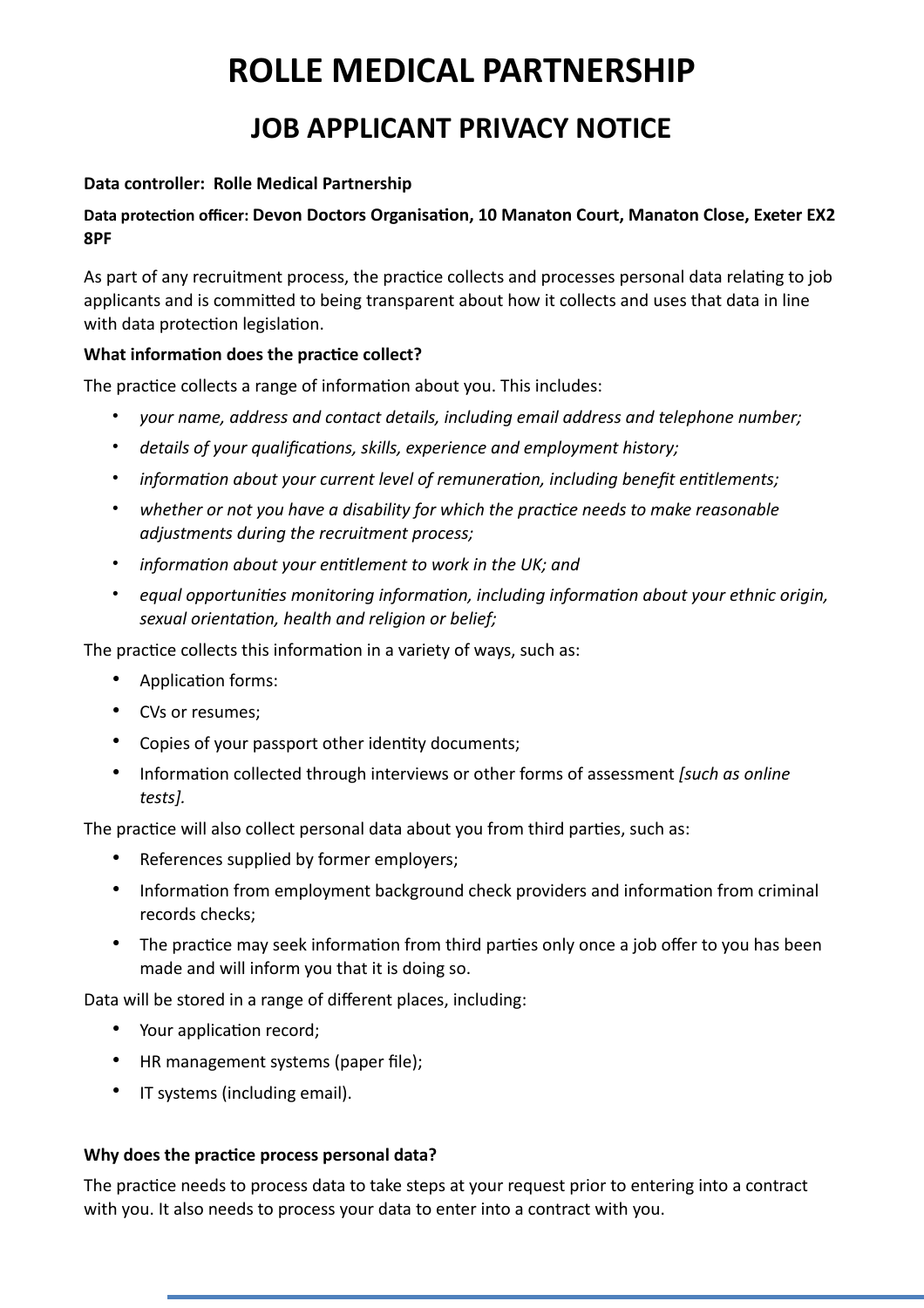# **ROLLE MEDICAL PARTNERSHIP**

The practice needs to process data to ensure that it complies with its legal obligations such as being required to check a successful applicant's eligibility to work in the UK before employment starts.

The practice has a legitimate interest in processing personal data during the recruitment process and for keeping records of the process. Processing data from job applicants allows the practice to:

- Manage the recruitment process;
- Assess and confirm a candidate's suitability for employment;
- Decide to whom to offer a job;
- Respond to and defend against legal claims.

Where the practice relies on legitimate interests as a reason for processing data, it will consider whether or not those interests are overridden by the rights and freedoms of applicants, employees or workers.

The practice will process health information if it needs to make reasonable adjustments to the recruitment process for candidates who have a disability. This is to carry out its obligations and exercise specific rights in relation to employment. Where the practice processes other special categories of data, such as information about ethnic origin, sexual orientation, health or religion or belief, this is for equal opportunities monitoring purposes.

The practice is obliged to seek information about criminal convictions and offences in line with NHS Employers guidelines on criminal records checks, which you can read at:  $\frac{http://}{http://}$ [www.nhsemployers.org/your-workforce/recruit/employment-checks/criminal-record-check.](http://www.nhsemployers.org/your-workforce/recruit/employment-checks/criminal-record-check)

## **Who has access to data?**

Your information will be shared internally for the purposes of the recruitment exercise. This includes:

- Interviewers involved in the recruitment process
- Managers in the area with a vacancy
- IT staff
- GP Partners

The practice will not share your data with third parties, unless your application for employment is successful and it makes you an offer of employment. The practice will then share your data with *former employers to obtain references for you, employment background check providers to obtain necessary background checks and the Disclosure and Barring Service to obtain necessary criminal records checks.*

The practice will not transfer your data outside the European Economic Area.

# How does the practice protect data?

The practice takes the security of your data seriously. Internal policies and controls are in place to ensure that your data is not lost, accidentally destroyed, misused or disclosed, and is not accessed except by our employees in the proper performance of their duties.

# For how long does the practice keep data?

If your application for employment is unsuccessful, the practice will hold your data on file for no longer than six months after the end of the relevant recruitment process. At the end of that period [*or once you withdraw your consent where this applies*], your data is deleted or destroyed.